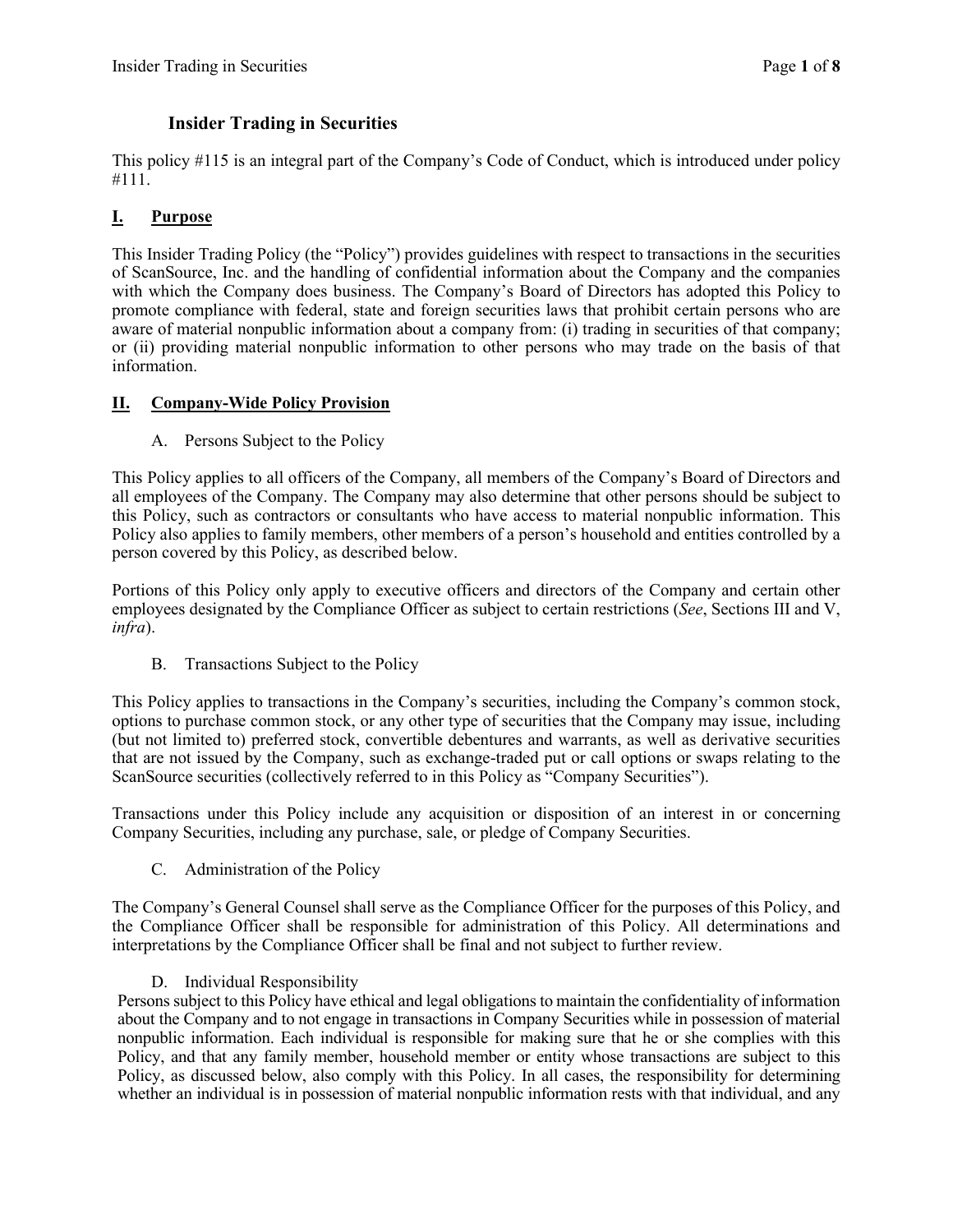action on the part of the Company, the Compliance Officer or any other employee or director pursuant to this Policy (or otherwise) does not in any way constitute legal advice or insulate an individual from liability under applicable securities laws. You could be subject to severe legal penalties and disciplinary action by the Company for any conduct prohibited by this Policy or applicable securities laws, as described below in more detail under the heading "Consequences of Violations."

E. Statement of Policy

It is the policy of the Company that no director, officer or other employee of the Company (or any other person designated by this Policy or by the Compliance Officer as subject to this Policy) who is aware of material nonpublic information relating to the Company may, directly, or indirectly through family members or other persons or entities:

- 1. Engage in transactions in Company Securities, except as otherwise specified in this Policy under the headings "Transactions Under Company Plans," "Transactions Not Involving a Purchase or Sale" and "Rule 10b5-1 Plans;"
- 2. Recommend the purchase or sale of any Company Securities;
- 3. Disclose material nonpublic information to persons within the Company whose jobs do not require them to have that information, or outside of the Company to other persons, including, but not limited to, family, friends, business associates, investors and expert consulting firms, unless any such disclosure is made in accordance with the Company's policies regarding the protection or authorized external disclosure of information regarding the Company; or
- 4. Assist anyone engaged in the above activities.

In addition, it is the policy of the Company that no director, officer or other employee of the Company (or any other person designated as subject to this Policy) who, in the course of working for the Company, learns of material nonpublic information about a company with which the Company does business, including a customer or vendor of the Company, may trade in that company's securities until the information becomes public or is no longer material.

There are no exceptions to this Policy, except as specifically noted herein. Transactions that may be necessary or justifiable for independent reasons (such as the need to raise money for an emergency expenditure), or small transactions, are not expected from this Policy. The securities laws do not recognize any mitigating circumstances, and, in any event, even the appearance of an improper transaction must be avoided to preserve the Company's reputation for adhering to the highest standards of conduct. Nothing in this Policy prohibits any person from reporting potential violations of law to relevant government authorities.

F. Definition of Material Nonpublic Information

Material Information. Information is considered "material" if a reasonable investor would consider that information important in making a decision to buy, hold or sell securities. Any information that could be expected to affect the Company's stock price, whether it is positive or negative, should be considered material. There is no bright-line standard for assessing materiality; rather, materiality is based on an assessment of all of the facts and circumstances, and is often evaluated by enforcement authorities with the benefit of hindsight. While it is not possible to define all categories of material information, some examples of information that ordinarily would be regarded as material are:

- Projections of future earnings or losses, or other earnings guidance;
- Changes to previously announced earnings guidance, or the decision to suspend earnings guidance;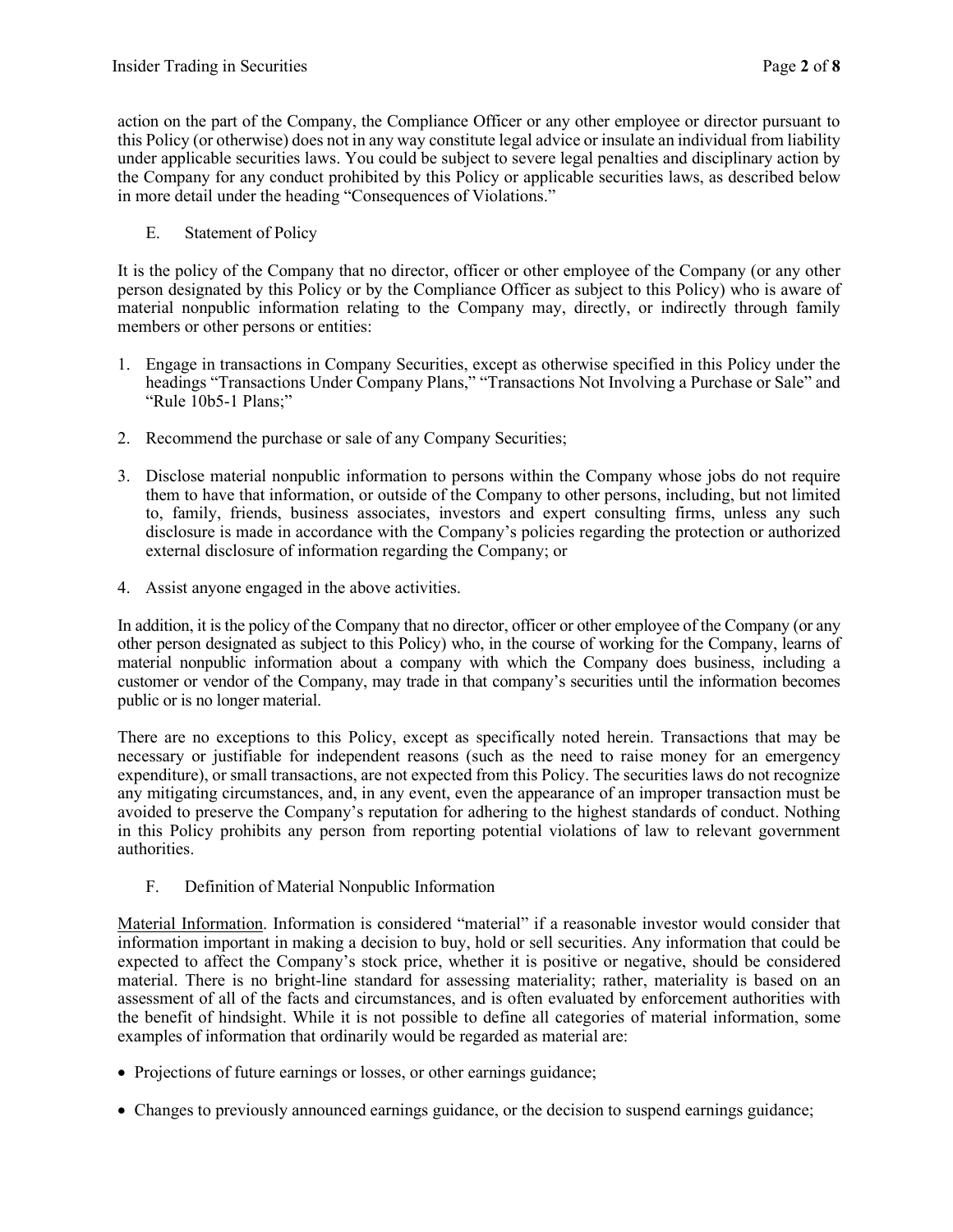- A pending or proposed material merger, acquisition or tender offer
- A pending or proposed acquisition or disposition of a significant asset;
- A pending or proposed joint venture;
- A Company restructuring;
- Significant related party transactions;
- A change in dividend policy, the declaration of a stock split, or an offering of additional securities;
- Bank borrowings or other financing transactions out of the ordinary course;
- The establishment of a repurchase program for Company Securities;
- A change in the Company's pricing or cost structure;
- Major marketing changes;
- A change in executive management;
- A change in auditors or notification that the auditor's reports may no longer be relied upon;
- Development of a significant new product, process, or service;
- Pending or threatened significant litigation, or the resolution of such litigation;
- Impending bankruptcy or the existence of severe liquidity problems;
- The gain or loss of a significant vendor; and
- The imposition of a ban on trading in Company Securities or the securities of another company.

When Information is Considered Public. Information that has not been disclosed to the public is generally considered to be nonpublic information. To establish that the information has been disclosed to the public, the information must have been widely disseminated. Information generally would be considered widely disseminated if it has been disclosed through the Dow Jones "broad tape," newswire services (such as AP, UPI, Reuters or Bloomberg), a broadcast on widely available radio or television programs, publication in a widely available newspaper, magazine or news website, public disclosure documents filed with the SEC that are available on the SEC's website, or disclosed on the Company's website. By contrast, information would likely not be considered widely disseminated if it is available only to the Company's employees, or if it is only available to a select group of analysts, brokers and institutional investors.

Once information is widely disseminated, it is still necessary to afford the investing public with sufficient time to absorb the information. As a general rule, information should not be considered fully absorbed by the marketplace until after 24 hours after its public release. Depending on the particular circumstances, the Company may determine that a longer or shorter period should apply to the release of specific material nonpublic information.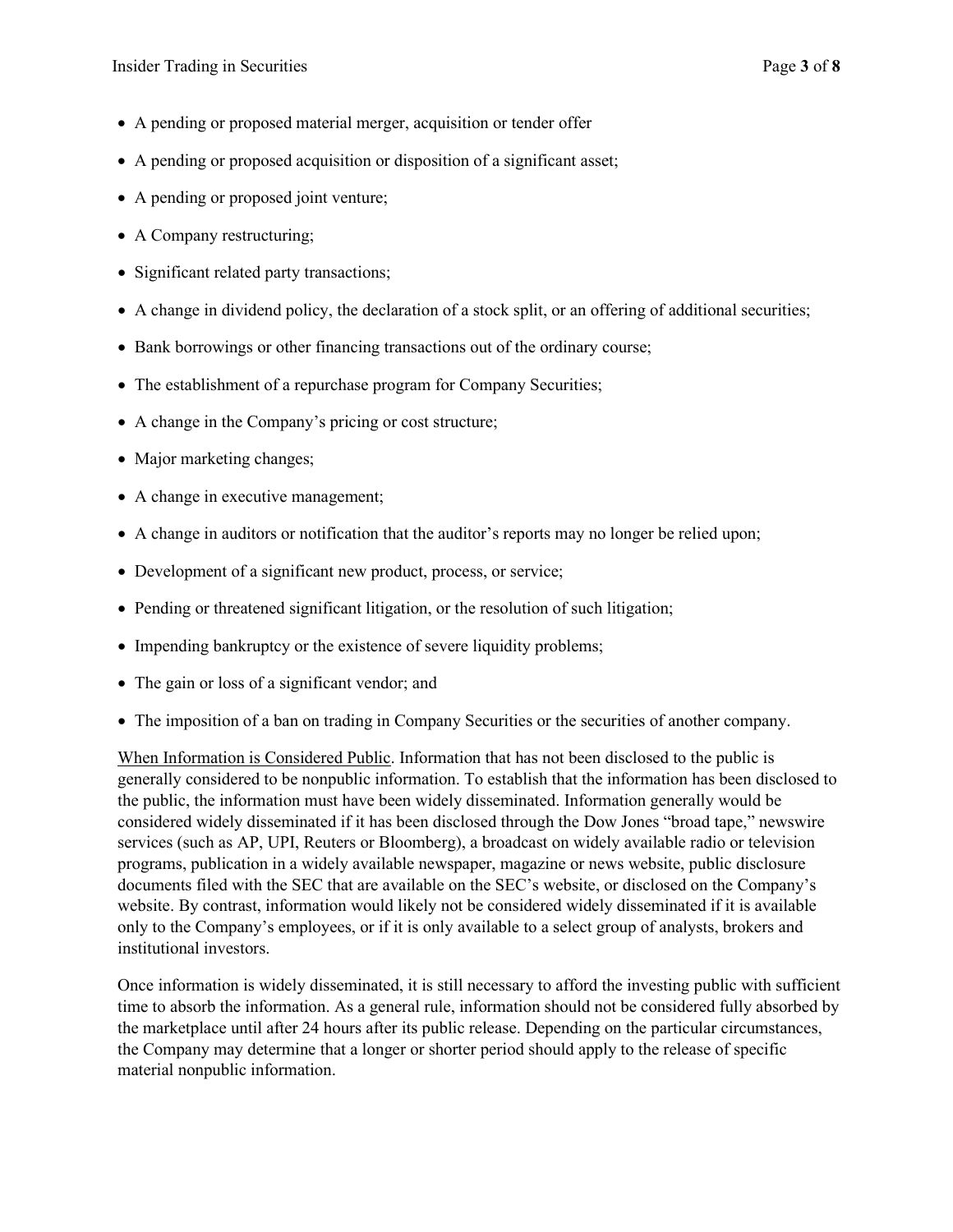G. Transactions by Family Members and Others

This Policy applies to family members who reside with you (including a spouse, a child, a child away at college, stepchildren, grandchildren, parents, stepparents, grandparents, siblings and in-laws), anyone else who lives in your household, and any family members who do not live in your household but whose transactions in Company Securities are directed by you or are subject to your influence or control, such as parents or children who consult with you before they trade in Company Securities (collectively referred to as "Family Members"). You are responsible for the transactions of Family Members. Therefore you should make Family Members aware of the need to confer with you before they trade in Company Securities. You should treat all such transactions for the purposes of this Policy and applicable securities laws as if the transactions were for your own account. This Policy does not, however, apply to personal securities transactions of Family Members where the purchase or sale decision is made by a third party not controlled by, influenced by or related to you or your Family Members.

H. Transactions by Entities that You Influence or Control

This Policy applies to any entities that you influence or control, including any corporations, partnerships or trusts (collectively referred to as "Controlled Entities"), and transactions by these Controlled Entities should be treated for the purposes of this Policy and applicable securities laws as if they were for your own account.

I. Transactions Under Company Plans

This Policy does not apply in the case of the following transactions, except as specifically noted:

*Stock Option Exercises*. This Policy does not apply to the exercise of an employee stock option acquired pursuant to the Company's plans where an employee holds ScanSource stock after the exercise. This Policy does not apply to the exercise of a tax withholding right pursuant to which a person has elected in advance to have the Company withhold shares subject to an option to satisfy tax withholding requirements. However, this Policy does apply, however, to any sale of stock as part of a broker-assisted cashless exercise of an option, or any other market sale for the purpose of generating the cash needed to pay the exercise price of an option.

*Restricted Stock*. This Policy does not apply to the vesting of restricted stock, or the exercise of a tax withholding right pursuant to which you elect in advance to have the Company withhold shares of stock to satisfy tax withholding requirements upon the vesting of any restricted stock. The Policy does apply, however, to any market sale of restricted stock.

*401(k) Plan*. This Policy does not apply to purchases of Company Securities in the Company's 401(k) plan resulting from your periodic contribution of money to the plan pursuant to your payroll deduction election. This Policy does apply, however, to certain elections you may make under the 401 (k) plan, including: (a) an election to increase or decrease the percentage of your periodic contributions that will be allocated to the Company stock fund; (b) an election to make an intra-plan transfer of an existing account balance into or out of the Company stock fund; (c) an election to borrow money against your  $401(k)$ plan account if the loan will result in a liquidation of some or all of your Company stock fund balance; and (d) an election to pre-pay a plan loan if the pre-payment will result in allocation of loan proceeds to the Company stock fund.

*Employee Stock Purchase Plan*. This Policy does not apply to purchases of Company Securities in the employee stock purchase plan resulting from your periodic contribution of money to the plan pursuant to the election you made at the time of your enrollment in the plan. This Policy also does not apply to purchases of Company Securities resulting from lump sum contributions to the plan, provided that you elected to participate by lump sum payment at the beginning of the applicable enrollment period. This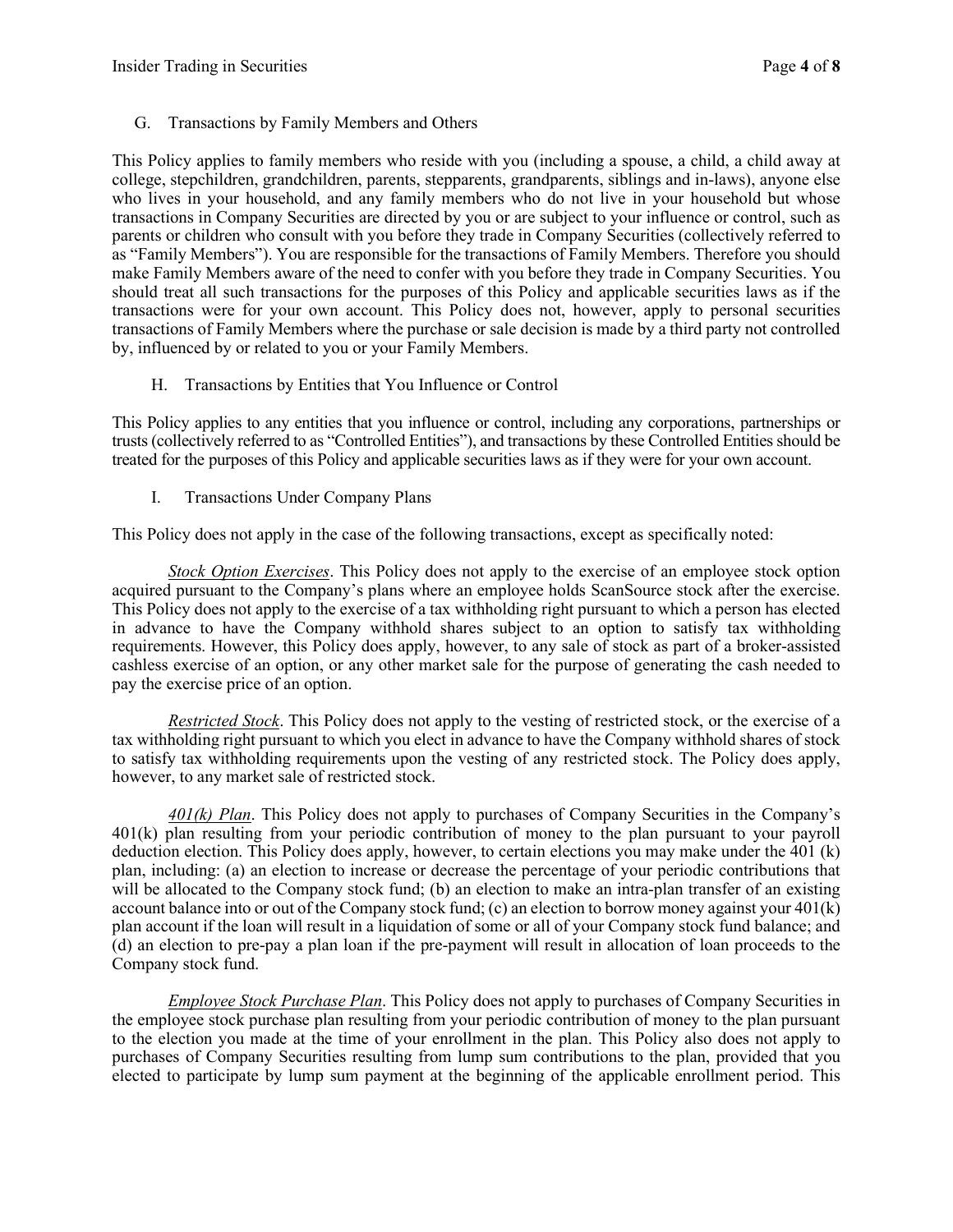Policy does apply, however, to your election to participate in the plan for any enrollment period, and to your sales of Company Securities purchased pursuant to the plan.

J. Transactions Not Involving a Purchase or Sale

Bona fide gifts of securities are not transactions subject to this Policy. Further, transactions in mutual funds that are invested in Company Securities are not transactions subject to this Policy.

K. Special and Prohibited Transactions

The Company has determined that there is a heightened legal risk and/or the appearance of improper or inappropriate conduct if the persons subject to this Policy engage in certain types of transactions. Therefore, it is the Company's policy that any persons covered by this Policy may not engage in any of the following transactions, or should otherwise consider the Company's preferences as described below:

*Short Sales (prohibited)*. Short sales of Company Securities (*i.e.*, the sale of a security that the seller does not own) may evidence an expectation on the part of the seller that the securities will decline in value, and therefore have the potential to signal to the market that the seller lacks confidence in the Company's prospects. In addition, short sales may reduce a seller's incentive to seek to improve the Company's performance. For these reasons, short sales of Company Securities are prohibited. In addition, Section 16(c) of the Exchange Act prohibits officers and directors from engaging in short sales.

*Publicly-Traded Options (prohibited)*. Given the relatively short term of publicly-traded options, transactions in options may create the appearance that a director, officer or employee is trading based on material nonpublic information and focus a director's, officer's or other employee's attention on short-term performance at the expense of the Company's long-term objectives. Accordingly, transactions in put options, call options or other derivative securities, on an exchange or in any other organized market, are prohibited by this Policy.

*Standing and Limit Orders (discouraged)*. Standing and limit orders (except standing and limit orders under approved Rule 10b5-1 Plans, as described below) create heightened risks for insider trading violations similar to the use of margin accounts. There is no control over the timing of purchases or sales that result from standing instructions to a broker, and as a result the broker could execute a transaction when a director, officer or other employee is in possession of material nonpublic information. The Company therefore discourages placing standing or limit orders on Company Securities. If a person subject to this Policy determines that they must use a standing order or limit order, the order should be limited to short duration and should otherwise comply with the restrictions and procedures outlined below under the heading "Additional Procedures."

*Anti-Hedging Policy (prohibited)*. A hedging transaction is any transaction in Company securities that is designed to reduce your potential downside or pre-sell your upside. These transactions can be accomplished through a number of possible mechanisms, including through the use of financial instruments such as zero-cost collars and forward sale contracts, among others. Such hedging transactions may permit a director, officer or employee to continue to own Company Securities obtained through employee benefit plans or otherwise, but without the full risks and rewards of ownership. When that occurs, the director, officer or employee may no longer have the same objectives as the Company's other shareholders. The Company prohibits such hedging transactions.

L. Rule 10b5-1 Plans

Rule 10b5-1 under the Exchange Act provides a defense from insider trading liability under Rule 10b-5. In order to be eligible to rely on this defense, a person subject to this Policy must enter into a Rule 10b5-1 plan for transactions in Company Securities that meets certain conditions specified in the Rule (a "Rule 10b5-1 Plan"). If the plan meets the requirements of Rule 10b5-1, Company Securities may be purchased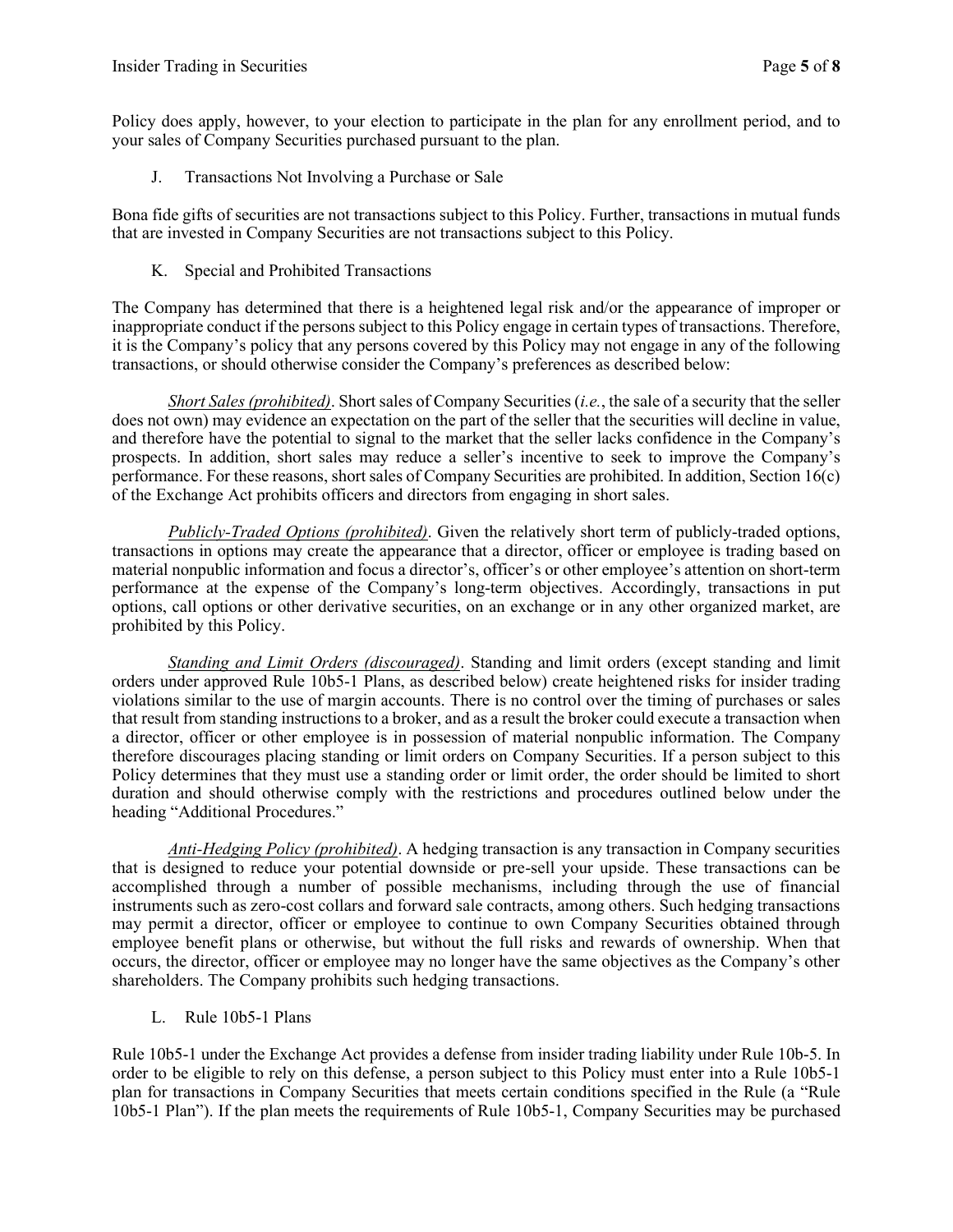or sold without regard to certain insider trading restrictions. To comply with the Policy, a Rule 10b5-1 Plan must be approved by the Compliance Officer and meet the requirements of Rule 10b5-1 and the Company's "Guidelines for Rule 10b5-1 Plans," which may be obtained from the Compliance Officer. In general, a Rule 10b5-1 Plan must be entered into at a time when the person entering into the plan is not aware of material nonpublic information. Once the plan is adopted, the person must not exercise any influence over the amount of securities to be traded, the price at which they are to be traded or the date of the trade. The plan must either specify the amount, pricing and timing of transactions in advance or delegate discretion on these matters to an independent third party.

Any Rule 10b5-1 Plan must contain an initial thirty (30) day cool down period prior to any trades commencing and the Plan must also include "No Sale" periods surrounding the Company's earnings releases. Additionally, the Rule 10b5-1 Plan may not be implemented during a blackout period. No further pre-approval of transactions conducted pursuant to the Rule 10b5-1 Plan will be required.

M. Post-Termination Transactions

This Policy continues to apply to transactions in Company Securities even after termination of service to the Company. If an individual is in possession of material nonpublic information when his or her service terminates, that individual may not trade in Company Securities until that information has become public or the individual has otherwise received authorization to trade from the Company.

N. Consequences of Violations

The purchase or sale of securities while aware of material nonpublic information, or the disclosure of material nonpublic information to others who then trade in the Company's Securities, is prohibited by the federal and state laws. Insider trading violations are pursued vigorously by the SEC, U.S. Attorneys and state enforcement authorities as well as the laws of foreign jurisdictions. Punishment for insider trading violations is severe, and could include significant fines and imprisonment. While the regulatory authorities concentrate their efforts on the individuals who trade, or *who* tip inside information to others who trade, the federal securities laws also impose potential liability on companies and other "controlling persons" if they fail to take reasonable steps to prevent insider trading by company personnel.

In addition, an individual's failure to comply with this Policy may subject the individual to Company imposed sanctions, including dismissal for cause, whether or not the employee's failure to comply results in a violation of law. Needless to say, a violation of law, or even an SEC investigation that does not result in prosecution, can tarnish a person's reputation and irreparably damage a career.

# **III. Additional Procedures for Executive Officers, Directors and Members of the Restricted Group**

The Company has established additional procedures to assist the administration of this Policy, to facilitate compliance with laws prohibiting insider trading while in possession of material nonpublic information, and to avoid the appearance of any impropriety. These additional procedures above, are applicable only to the Company's Executive Officers, Directors and employees the Compliance Officer designates as having to comply with these additional procedures ("Restricted Group"). The Compliance Officer may designate any employee as a member of the Restricted Group at any time if the Compliance Officer makes a determination that such employee is reasonably likely to be in contact with material non-public information of the Company. The Compliance Officer shall keep a list of any employee that is a part of the Restricted Group.

A. Quarterly Trading Restrictions

Executive Officers, Directors and the Restricted Group, as well as their Family Members or Controlled Entities, may not conduct any transactions involving the Company's Securities (other than as specified by this Policy), during a "Blackout Period," which (i) begins before the start of trading for the first full calendar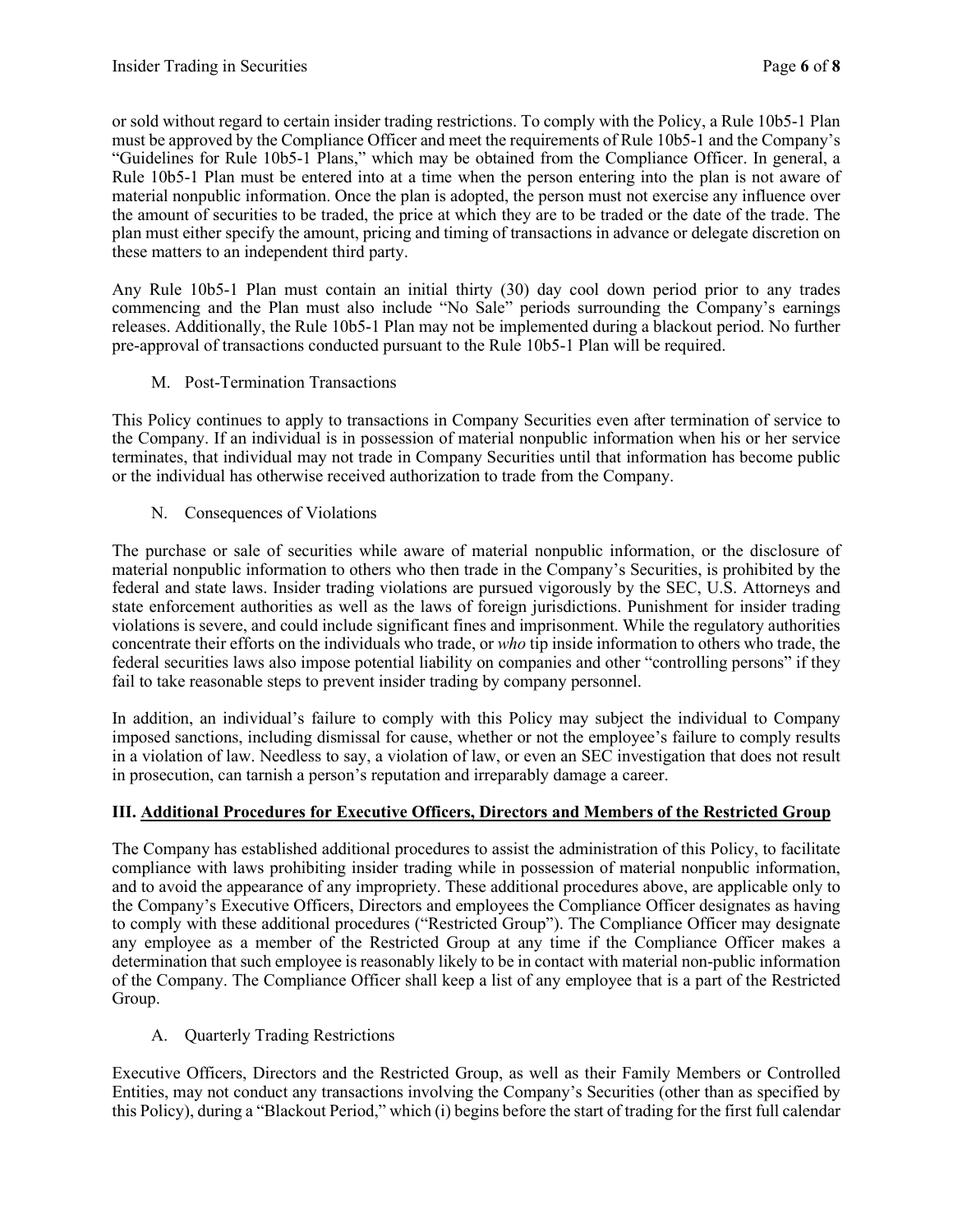week before the end of each fiscal quarter and (ii) ends at the close of trading on the second trading day following the date of the public release of the Company's earnings results for that quarter.

Under certain very limited circumstances, a person subject to this restriction may be permitted to trade during a Blackout Period, but only if the Compliance Officer concludes that the person does not in fact possess material nonpublic information. A person subject to this restriction wishing to trade during a Blackout Period must contact the Compliance Officer for approval at least two business days in advance of any proposed transaction involving Company Securities.

B. Event-Specific Trading Restriction Periods

From time to time, an event may occur that is material to the Company and is known by only a few directors, officers and/or employees. So long as the event remains material and nonpublic, the persons designated by the Compliance Officer may not trade Company Securities. In addition, the Company's financial results may be sufficiently material in a particular fiscal quarter that, in the judgment of the Compliance Officer, designated persons should refrain from trading in Company Securities even sooner than the typical Blackout Period described above. In that situation, the Compliance Officer may notify these persons that they should not trade in the Company's Securities, without disclosing the reason for the restriction. The existence of an event-specific trading restriction period or extension of a Blackout Period will not be announced to the Company as a whole, and should not be communicated to any other person. Even if the Compliance Officer has not designated you as a person who should not trade due to an event-specific restriction, you should not trade while aware of material nonpublic information. Exceptions will not be granted during an event-specific trading restriction period.

C. Exceptions

The quarterly trading restrictions and event-driven trading restrictions do not apply to those transactions to which this Policy does not apply, as described above under the headings "Transactions Under Company Plans" and "Transactions Not Involving a Purchase or Sale." Further, the requirement for pre-clearance, the quarterly trading restrictions and event-driven trading restrictions do not apply to transactions conducted pursuant to approved Rule 10b5-1 plans, described under the heading "Rule 10b5-1 Plans.

### **IV. Additional Procedures for Officers and Directors**

The Company has established additional procedures to assist the Company in the administration of this Policy, to facilitate compliance with laws prohibiting insider trading, and to avoid the appearance of any impropriety. These additional procedures, as well as the restrictions listed in I. and II. above, are applicable only to Officers and Directors of the Company.

A. Anti-Pledging

Holding Company Securities in a margin account or pledging Company Securities as collateral for a loan is prohibited. This prohibition does not apply to any broker-assisted "cashless" exercise or settlement of awards granted under any ScanSource equity incentive plan.

B. Pre-Clearance Procedures

Executive Officers, Directors of the Company, and members of the Restricted Group, as well as the Family Members and Controlled Entities of such persons, may not engage in any transaction in Company Securities without first obtaining pre-clearance of the transaction from the Compliance Officer. A request for preclearance should be submitted to the Compliance Officer at least two business days in advance of the proposed transaction. The Compliance Officer is under no obligation to approve a transaction submitted for preclearance, and may determine not to permit the transaction. If a person seeks pre-clearance and permission to engage in the transaction is denied, then he or she should refrain from initiating any transaction in Company Securities, and should not inform any other person of the restriction.